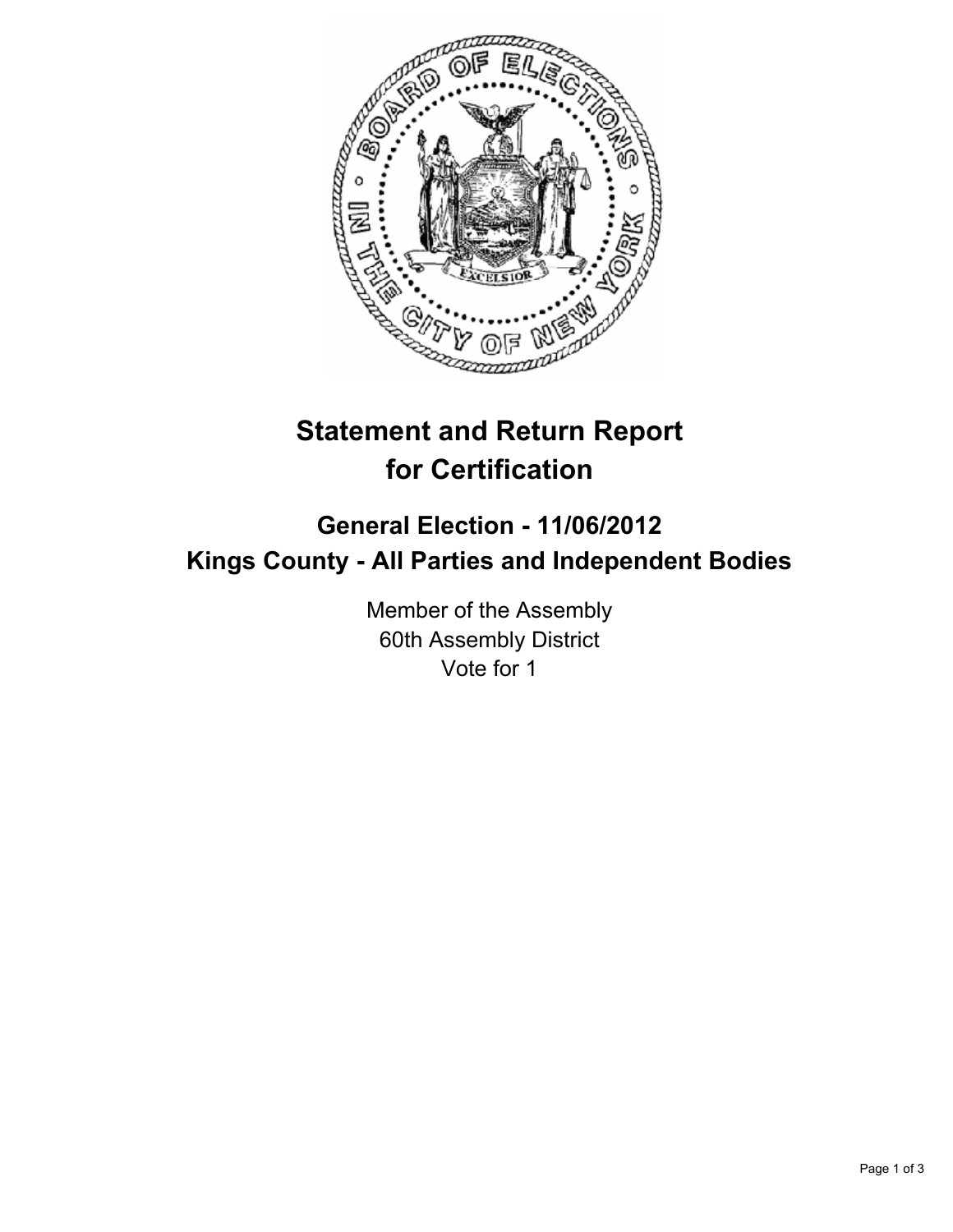

## **Assembly District 60**

| PUBLIC COUNTER                                           | 35,780         |
|----------------------------------------------------------|----------------|
| <b>EMERGENCY</b>                                         | 352            |
| <b>ABSENTEE/MILITARY</b>                                 | 455            |
| <b>FEDERAL</b>                                           | 124            |
| <b>SPECIAL PRESIDENTIAL</b>                              | $\mathbf{0}$   |
| <b>AFFIDAVIT</b>                                         | 5,079          |
| <b>Total Ballots</b>                                     | 41,790         |
| Less - Inapplicable Federal/Special Presidential Ballots | (124)          |
| <b>Total Applicable Ballots</b>                          | 41,666         |
| INEZ D. BARRON (DEMOCRATIC)                              | 33,950         |
| KENNETH WALUYN (REPUBLICAN)                              | 994            |
| KENNETH WALUYN (CONSERVATIVE)                            | 186            |
| INEZ D. BARRON (WORKING FAMILIES)                        | 564            |
| ANTHONY T. JONES (WRITE-IN)                              | 8              |
| AYANNA WATSON (WRITE-IN)                                 | 1              |
| CHRISTOPHER WAYNE BANKS (WRITE-IN)                       | $\overline{2}$ |
| JEROME NATHANIEL (WRITE-IN)                              | 1              |
| JUNIUS NI (WRITE-IN)                                     | 1              |
| OWEN O. WATKENS (WRITE-IN)                               | 1              |
| PAKEIA HUGHES-WHITE (WRITE-IN)                           | 1              |
| REACE HAYNES (WRITE-IN)                                  | 1              |
| UNATTRIBUTABLE WRITE-IN (WRITE-IN)                       | 2              |
| <b>Total Votes</b>                                       | 35,712         |
| Unrecorded                                               | 5.954          |